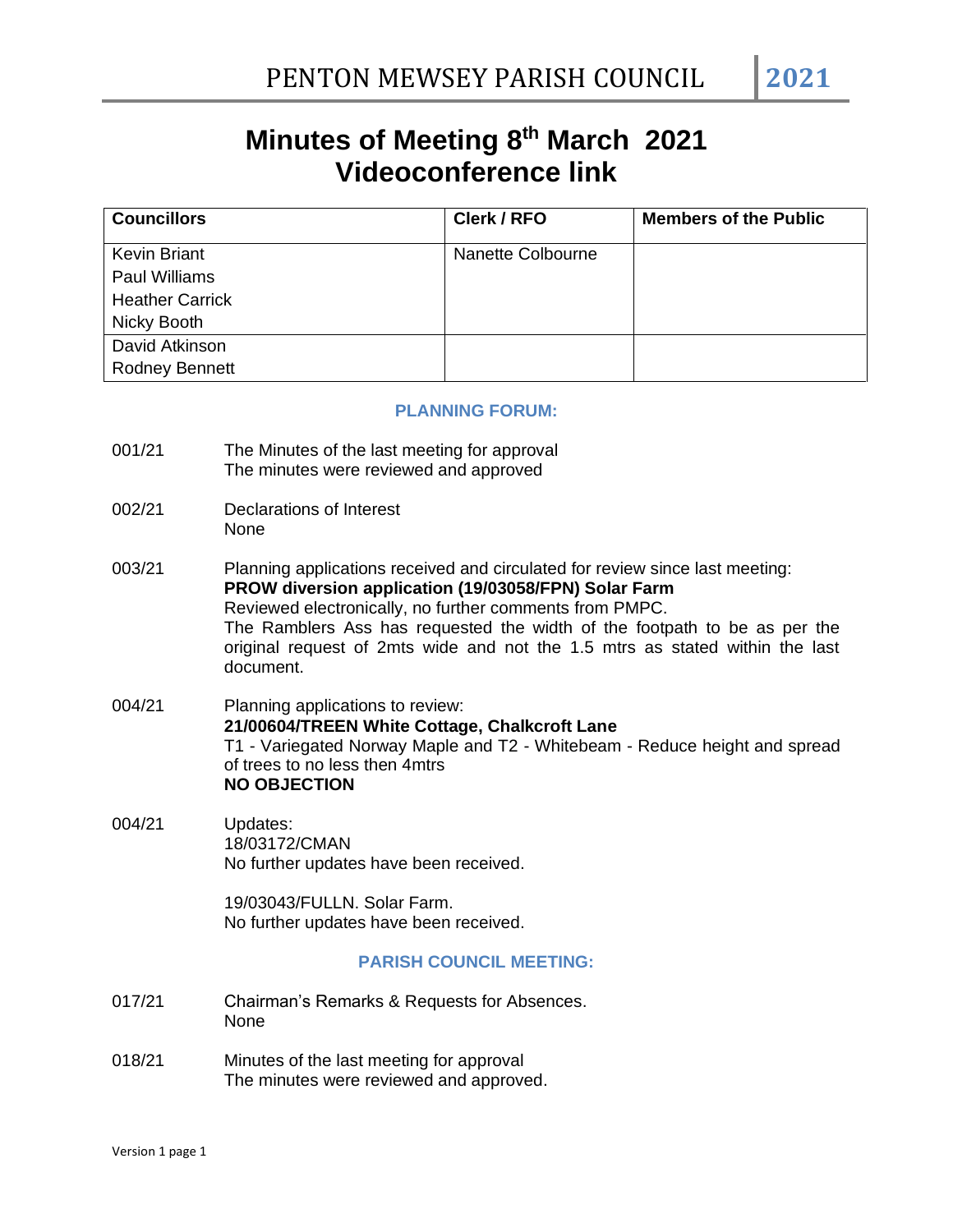019/21 Declarations of Interest None

#### **Items for discussion and/or consideration:**

- 020/21 Interim end of Year Audit report letter for approval The letter was reviewed, agreed and approved
- 021/21 Exercise of Rights published  $1<sup>st</sup>$  September to 30<sup>th</sup> September 2020 for approval The document was approved for web insertion.
- 022/21 Accessibility Statement for approval Small amendments to text made. The document was reviewed, agreed and approved.

#### 023/21 Draft Budget 2021 for approval Reviewed, agreed and approved. The Clerk will include a section on ongoing costs for the 3 defibrillators.

Agreement was given for the next financial year donations to be altered. The donation for the graveyard upkeep to PCC remains the same. The donation/s to PRC will be based on requests from the Chairman for funding on projects of their choice. Depending on the project the amount donated within a fiscal year may be under or over the existing amount.

024/21 Noise relating to properties at Penton Corner PMPC report that the response on this issue from Cllr Humby was not helpful in the statement to the resident at Penton Corner who is pursuing this issue to progress the planting idea personally.

> The comments from Cllr Humby regarding existing properties and the noise issue is interesting. The properties along the 'old road' were there long before the Andover Business Site development which has contributed extensively towards the traffic noise. Indeed, the lifting of the 'Barred Routes' to which we seriously objected only served to increase the volume of traffic considerably.

> To be able to support the residents at Penton Corner and the housing further along, we would like to ask who owns the piece of land in question, which in our view extends all along the 'old road'. Cllr Brooks has been requested for this information in order for PMPC to obtain detailed information in order to determine a solution for all concerned.

025/21 Snows Timber Yard The concern is that should the unit/s be let, then there is a real danger that large vehicles and traffic may exit the yard via Newbury Hill and through the village. As a result of our enquiry regarding putting a 106 agreement in place for prospective leaseholders who may take on the site at the Timber Yard prior to changes being made to the land, we have been advised that it is not possible to enforce this prior to any planning applications being made.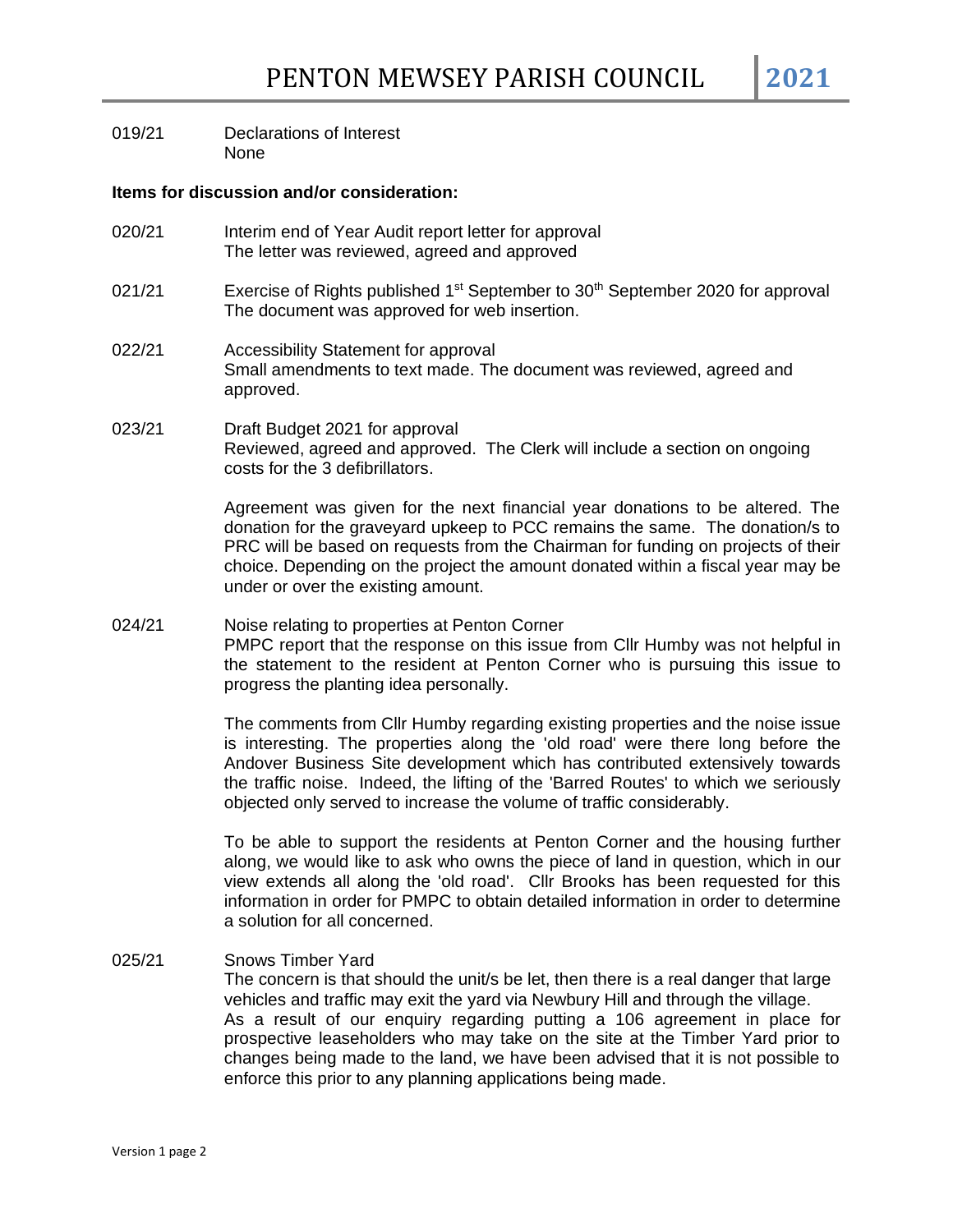It was agreed that we should approach the Agent for their comments regarding our concerns.

026/21 Newbury Hill Planting The planting requires checking as some stakes and holders have become loose. Cllr Booth kindly offered to attend to.

#### 027/21 **Councillors Reports:** Cllr Briant reported the notice board at the recreation field requires some attention. This has been noted and will be addressed when the weather permits

Cllr Carrick reported that the Harroway path has been cleared of the falling tree.

Cllr Williams reported that HCC has responded his request for attention to the potholes along the Foxcotte Lane by the statement that 'they could not be found'. The large pothole opposite the stables has been reported. The Clerk will report the condition of the highway especially the hatched area that is extremely worn down.

#### 028/21 **Clerk Report:**

The work carried out within the Parish by the Lengthsman has exceeded our £1k allotted amount. We will be receiving an invoice to cover the extra expenses. This will be in the region of £600. The overcharge has been divided between Penton Mewsey, Penton Grafton and Clanville Parish Councils.

No entry signs are now in place at either end of the private road at Staddlestones Units. The gates will be closed each evening and at weekends.

#### 029/21 **Finance:**

The end of year audit recommended that evidence of payments and transactions was included within the minutes. These are stated below. All since the last meeting:

| <b>Date</b> | <b>Payment to</b> | Reason                    | Amount £ |
|-------------|-------------------|---------------------------|----------|
| 4 Jan 21    | N Colbourne       | Q4 Salary/expenses        | 686.50   |
| 4 Jan 21    | <b>HCC</b>        | <b>Electricity Charge</b> | 57.33    |
| 26 Jan 21   | R Whitmarsh       | Strimming                 | 360.00   |
| 28 Jan 21   | Elpha Tec         | Disc replacement          | 192.00   |
| 01 Feb 21   | <b>PRC</b>        | Transfer of grant         | 118.80   |
| 01 Feb 21   | Lightatouch       | End of year interim audit | 172.50   |

The monthly Budget Statement and Bank reconciliation are being forward to the Chairman for approval and signature.

The Bank Reconciliations for financials January & February 2021 are pasted below:

### **PENTON MEWSEY PARISH COUNCIL BANK RECONCILIATION - PRO FORMA**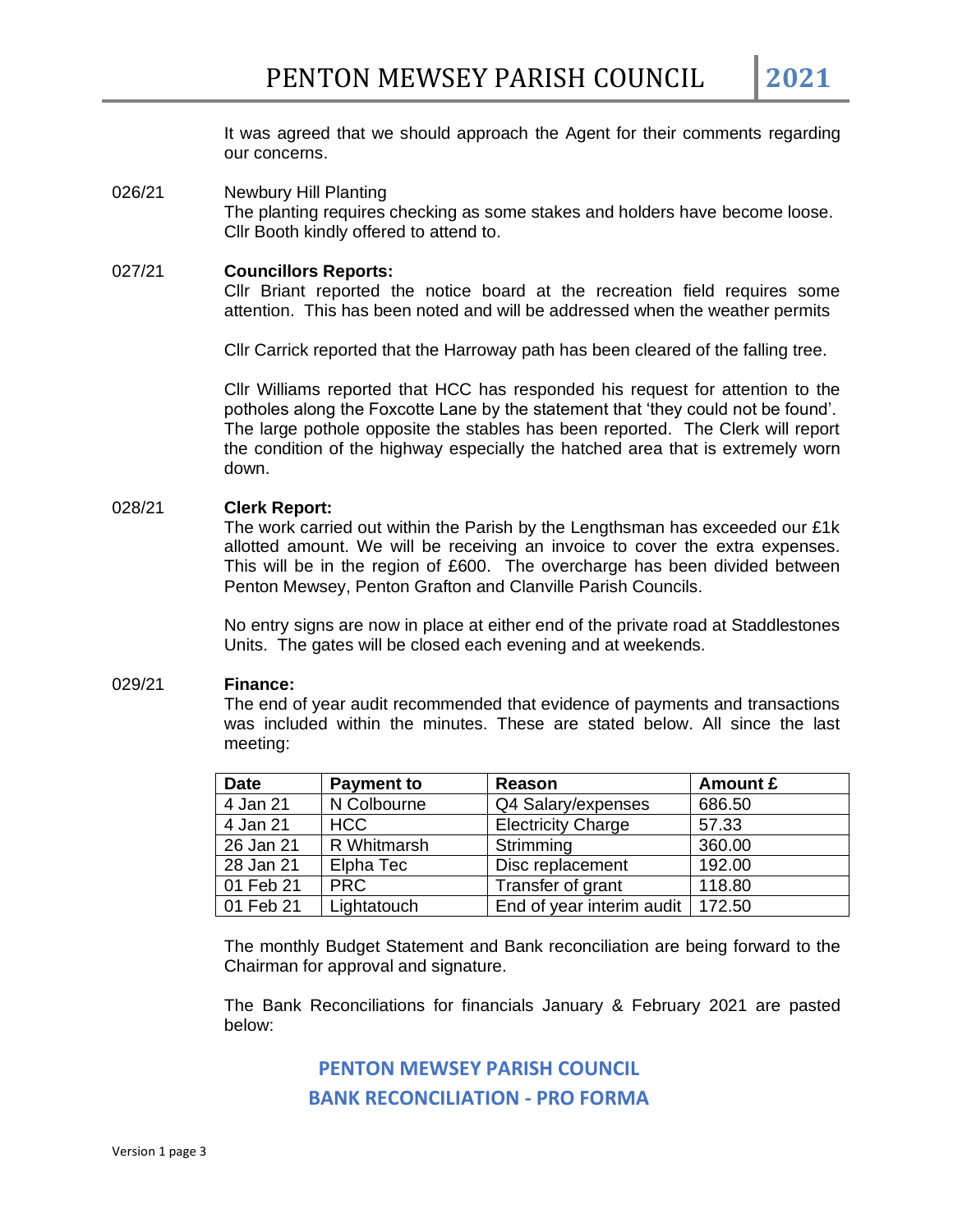| Name of Parish Council:                                             | Penton Mewsey Parish Council                      |            |
|---------------------------------------------------------------------|---------------------------------------------------|------------|
| Month ending:<br>Prepared by:                                       | 5thJanuary 2021<br><b>Clerk Nanette Colbourne</b> |            |
| Balance per bank statements Current Account@                        |                                                   | £100.00    |
| Less any unpresented cheques:                                       |                                                   |            |
|                                                                     | 5thJanuary 2021                                   | £0.00      |
|                                                                     |                                                   |            |
|                                                                     |                                                   | £0.00      |
| Reserve Account @<br>No cash is taken within these Parish Accounts. |                                                   | £10,510.93 |
| Net Balances @                                                      | 5thJanuary 2021                                   | £10,510.93 |

*The net balances reconcile to the Cash Book (receipts and payments account) for the year, as follows:*

| CASH BOOK:         |                 |                 |            |
|--------------------|-----------------|-----------------|------------|
| Opening Balance @  | 3rd April 2020  |                 | £4,721.10  |
| Add Receipts from  | 5thJanuary 2021 | 5thJanuary 2021 | £13,127.02 |
| Less Payments from | 5thJanuary 2021 | 5thJanuary 2021 | £7,337.19  |

**Closing balance per cash book (receipts & Payments) as at statement date above:** £10,510.93 **(must equal net balances above)**

## **PENTON MEWSEY PARISH COUNCIL BANK RECONCILIATION - PRO FORMA**

| Name of Parish Council:                      | Penton Mewsey Parish Council                        |         |
|----------------------------------------------|-----------------------------------------------------|---------|
| Month ending:<br>Prepared by:                | 5th February 2021<br><b>Clerk Nanette Colbourne</b> |         |
| Balance per bank statements Current Account@ |                                                     | £100.00 |
| Less any unpresented cheques:                |                                                     |         |
|                                              | 5th February 2021                                   | £0.00   |